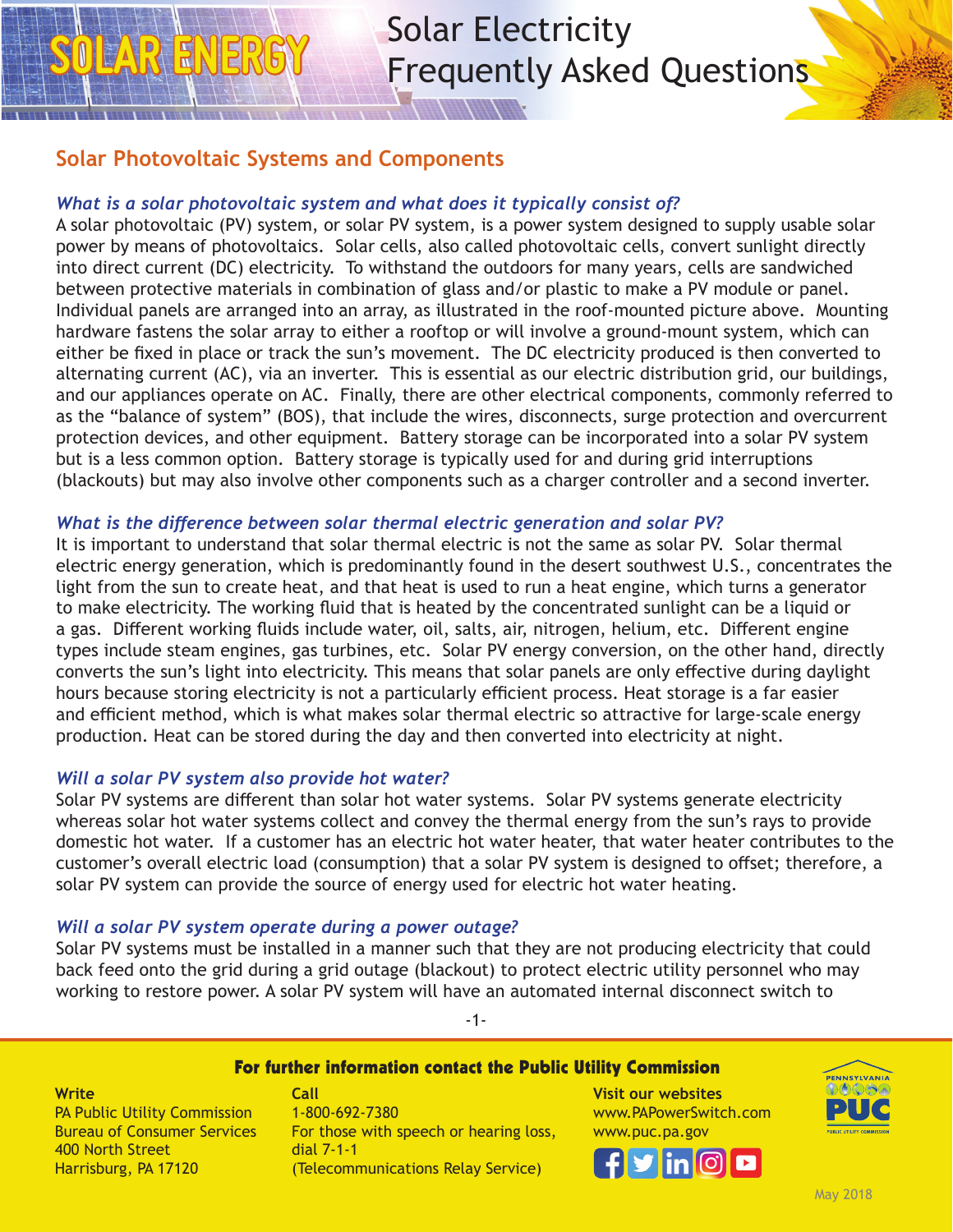prevent the ability of any electricity produced by the solar panels from feeding back into the grid. PV systems that include battery storage may be able to power the home during a grid outage, provided they are equipped with an automated transfer switch. The automated transfer switch allows the solar PV system to operate exactly the way an integrated back-up generator would work during an electrical outage.

## *Will I need a battery or battery back-up for a solar PV system?*

The simple answer is no, unless the customer is not connected to the electric distribution grid. Solar battery storage can be beneficial, particularly for grid outages, but it will significantly add to the cost of the solar PV system. Most solar PV systems are grid-tied to the electric utility's electric distribution system and therefore adding battery backup is simply an option to consider. The customer should contact the solar installer for more detailed information.

### *What value does adding battery backup provide?*

Value is subjective and based on each customer's needs or desires. The added costs of battery storage should be weighed against factors such as the inconvenience and duration associated with power outages on the utility's electric distribution grid. Batteries or battery systems are often sized to provide up to about 1 or 2 days of backup power, because the electric grid is rarely out or down longer than that but this should be based on local conditions and your needs. However, solar PV systems for off-grid customers (those without electric utility connection) always include battery storage, where the batteries are charged up in the daytime from the solar array and discharged to power electric loads at night. For grid-tied systems, unless there are reasons to do so, it is not wise to routinely operate the system in this manner, as it will significantly shorten the life of the battery, leading to more frequent battery replacements over the life of the solar PV system, and therefore adding costs.

## *How much maintenance does a solar PV system need and what is the lifespan?*

Solar panels require very little maintenance. Consumers should consult with their solar installer for tips on how to maintain the panels but customers should also periodically check to ensure that the panels are free of debris and shading. In the winter, customers should clear the panels of any snow that may have accumulated on them, to help prevent a loss of functionality. Note that the dark color of most PV panels helps to melt the snow. Solar PV systems are usually operational for approximately 20-25 years, though there is a performance degradation of about 0.5% per year, and the inverters will most likely need to be replaced at least once during this period.

### *Are solar PV systems warrantied?*

A solar panel has two warranties: a performance and a product (or materials) warranty. A solar panel's performance warranty will typically guarantee 90% production at 10 years and 80% at 25 years. Product warranties typically provide 10-12 years of coverage for the integrity of the panel itself, and protects the consumer against problems such as manufacturing defects, environmental issues, premature wear and tear, etc. Inverters typically have a 10-year warranty. The amount of electricity a solar panel produces declines slightly every year. A common practice in the solar energy industry is to guarantee that the panels will not lose more than 10%-20% of their power output capacity over the first 25 years and is a crucial benefit of a good solar panel warranty. Said another way, a performance warranty will generally guarantee that the panels will produce electricity at 80%-90% of their power output rating at the end of 25 years. As with most warranties, a longer period is generally more advantageous to the customer, if the solar PV system is owned and not leased. When evaluating a solar panel warranty and its manufacturer, the two most important factors on which a consumer should focus are the product (or materials) warranty, and the performance warranty. The customer should contact the solar installer for more detailed information.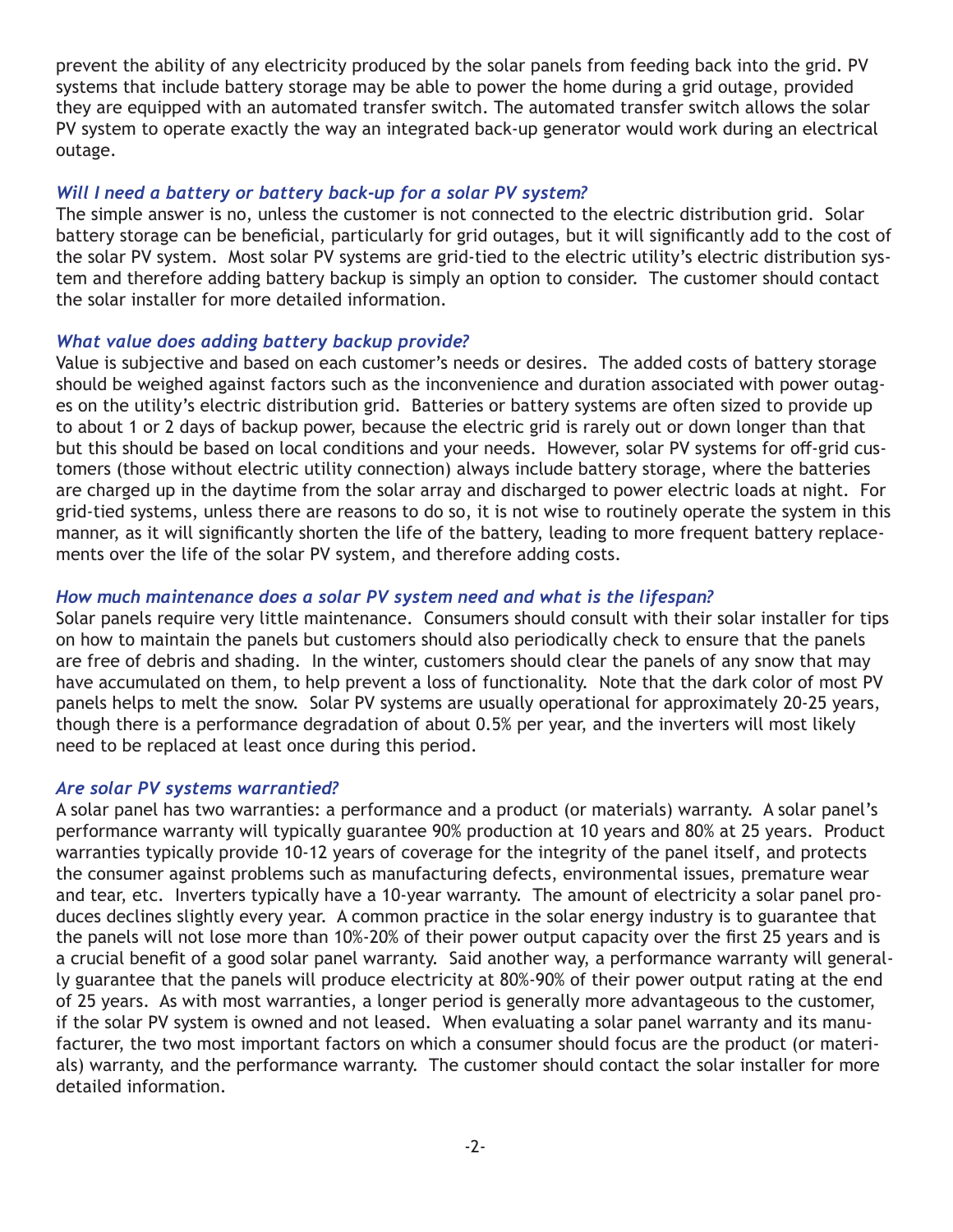### *How much electricity can a solar PV system produce?*

The amount of electricity produced depends on three main things: the size of the solar panels, the efficiency of the solar cells inside, and the amount of sunlight the panels receive. Most grid-tied inverters are extremely efficient with converting DC power to AC power, typically rated at 96% to 98%. On average, Pennsylvania homeowners consume about 10,000 kilowatt hours (kWh) per year. In the southeastern part of Pennsylvania, an optimally orientated solar PV array with an array tilt of about 35 degrees and facing due south and with no shading impacts from surrounding vegetation or building obstacles, could generate well over 1,300 kWh per year for every kW of installed PV capacity. Said differently, a 7.6 kW solar PV system could generate 100% of the annual electric usage for many homes in Pennsylvania. It is worth noting that solar insolation (amount of solar energy reaching the surface) is not uniform across the state but doesn't vary too significantly.

# **Location, Siting and Performance**

#### *Is my site a good location for a solar PV system?*

Solar PV systems are built to work in all climates, but in some cases, rooftops may not be suitable for solar panels due to the age of a roof, tree cover or other obstacles that would shade or partially shade the panels. If trees create excessive shade on the customer's roof, rooftop panels may not be the most ideal option. Typically, solar panels perform best when installed on a sunny southeast to southwest facing roof with a slope between 15 and 40 degrees or mounted on the ground in an open location. Solar installers should conduct a shading impact assessment. If shading is expected to be problematic; experienced installers use one of several commercially available shading impact measurement tools, such as the 'Solar Pathfinder', the 'Solmetric SunEye' or the 'Acme Solar Site Evaluation Tool'. Consumers should contact a solar installer for a detailed solar assessment of their home or site.

### *Will a solar PV system work on a cloudy day?*

Solar panels generate the most electricity on clear days with abundant sunshine, but they do work in cloudy weather, just not quite as well. On a cloudy day, typical solar panels can produce 10-25% of their rated capacity. The exact amount will vary depending on the density of the clouds, and may also vary by the type of solar panel.

#### *Will a solar PV system work in Pennsylvania?*

Yes, absolutely. As of mid-2017, well over 14,000 solar PV systems were operating in Pennsylvania. Even Western Pennsylvania and the surrounding region receives more than enough sunshine to make solar PV systems a viable option. For many years, until recently, Germany had the most solar PV capacity installed in the world and it has about as much annual solar insolation (amount of solar energy reaching the surface) as Southern Alaska. Germany receives an average of 2.6-3.6 daily hours of sunshine. Global location (longitude and latitude), elevation and other factors determine the amount of solar insolation for an area and the area's solar PV production potential. Pennsylvania receives an average of 4-4.5 daily hours of sunshine, clearly more than Germany, thereby dispelling the myth that the solar resource in Pennsylvania is insufficient to support PV systems. For more information about solar potential in the United States visit the U.S. Department of Energy at [Solar Energy Potential](https://www.energy.gov/maps/solar-energy-potential) or visit Goggle at [Project](https://www.google.com/get/sunroof#p=0&spf=1503076314430)  [Sunroof.](https://www.google.com/get/sunroof#p=0&spf=1503076314430)

# **Installation**

### *What should I do before installing a solar PV system?*

To get a better understanding of the basics of solar energy, options on how to finance a solar PV system, and what questions to ask the solar installer, consumers can read the [Residential Consumer](https://www.seia.org/sites/default/files/2018-06/SEIA-Consumer-Guide-Solar-Power-v4-2018-June.pdf)  [Guide to Solar Power](https://www.seia.org/sites/default/files/2018-06/SEIA-Consumer-Guide-Solar-Power-v4-2018-June.pdf) developed by the Solar Energy Industries Association. The Pennsylvania Public Utility Commission (PUC) prepared other resources that can assist, educate and help consumers before installing a solar PV system by visiting [www.puc.pa.gov.](http://www.puc.pa.gov)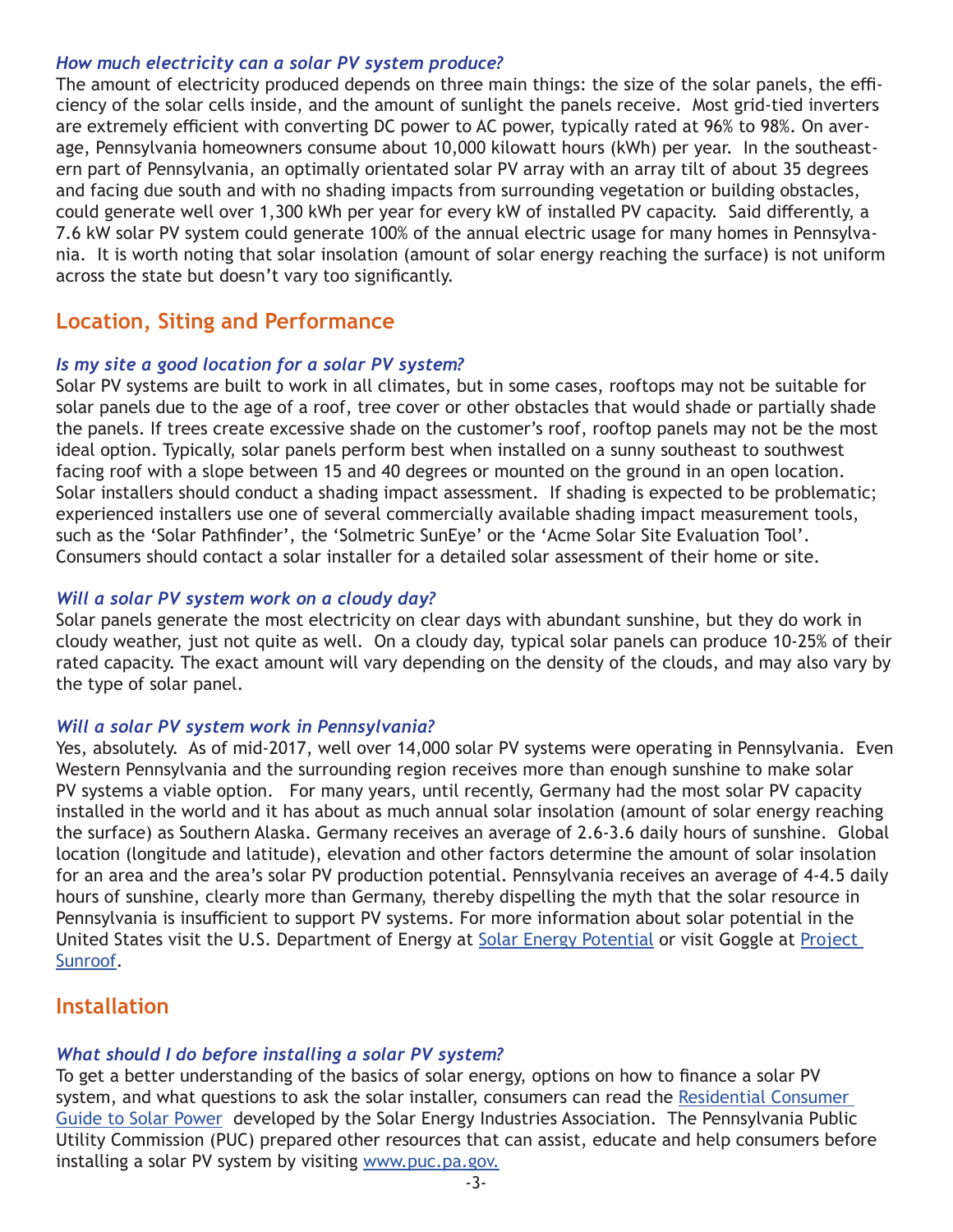## *Can I install a solar PV system myself?*

It is strongly advised to have the solar PV system installed by a qualified professional who holds a certification to install solar PV systems and works with high-quality solar panels. The most notable industry-standard certification is awarded through the North American Board of Certified Energy Practitioners (NABCEP), but there is also the UL PV Installer Certification, as well. Designing and installing grid-tied solar PV requires a significant amount of training on the solar PV technology, as well as working with electrical circuits. Considering that there are very high risks of injury associated with working with electricity, as well as working on a roof, the combined risks of injury should clearly be evaluated.

#### *Will I save money by installing a solar PV system?*

The amount of money a customer can save with a solar PV system depends upon how much electricity is consumed, the size of the solar PV system, if the customer choses to buy or take on a PPA or lease the system, and how much power the system can generate given the orientation of the PV array and how much sunlight it receives. The savings also depend on the electricity rates set by the electric utility and how much the electric utility will compensate the consumer for any excess energy from the customer that was sent back to the grid. The cost of going solar has dropped about 70% since 2009 and it should also be noted that investing in energy efficiency upgrades complement solar energy economically. It is more cost effective to install Energy Star approved appliances and lighting and have your home or building properly insulated and weatherized, so that the installed solar PV system can be smaller and less expensive, regardless whether the customer owns or signs a PPA or leases a system.

#### *How do I size a system to meet my needs?*

The solar installer will work with the consumer to assess the energy needs for the home. A good starting point is to gather a year's worth of energy bills. Add to this information any increased electric load that might result from any anticipated increases in your electric load, such as from a home addition, the purchase of an electric vehicle, or changes to the HVAC system. The installer can use that information along with assessing the building's solar exposure, the size and slope of the roof, available roof space and other factors to best meet the needs of the customer. The customer's budget is an important factor, as everyone's finances are different. The ability to take advantage of any financial incentives (tax credits, rebates, etc.) may also play a role in determining a system size that meets the customer's needs.

### *Whom should I call to install or purchase my solar PV system?*

Neither the PUC nor the electric utilities offer a list of vendors or installers. Interested consumers can find a directory of Pennsylvania solar electric installers at the following website: [https://themarea.org/](https://themarea.org/downloads/MAREA-Directory-of-PA-Solar-Electric-Installers.pdf) [downloads/MAREA-Directory-of-PA-Solar-Electric-Installers.pdf.](https://themarea.org/downloads/MAREA-Directory-of-PA-Solar-Electric-Installers.pdf)

To find a list of North American Board of Certified Energy Practitioners (NABCEP)-certified installers customers can also use the following link: [www.nabcep.org/certified-installer-locator](http://www.nabcep.org/certified-installer-locator).

# **System Costs and Financing**

### *How much will a solar PV system cost?*

The cost will depend on the system size, solar module or panel efficiency rating, site conditions, equipment selected, and the financing model. Consumer should check references and get price quotes from a few different solar installers to determine the cost and financing model that is best for their home. As of the Fall of 2017, a rough approximation is about \$3.10/watt to \$3.70/watt, based on the DC rated capacity of the solar PV array. However, the installation cost could be lower or higher than these unit prices. Typically, the installation cost will be a turn-key cost, meaning that it usually includes the permit, inspection, and electric utility interconnection fees, as well as all system equipment and labor costs; but it is important to confirm this very early in the project. Also, note that the efficiency of solar PV modules range considerably. A 340-watt panel from one manufacturer could be rated at 15% efficient compared to 22% from another manufacturer so, the \$/watt cost metric should be looked at carefully.  $\sim$  -4-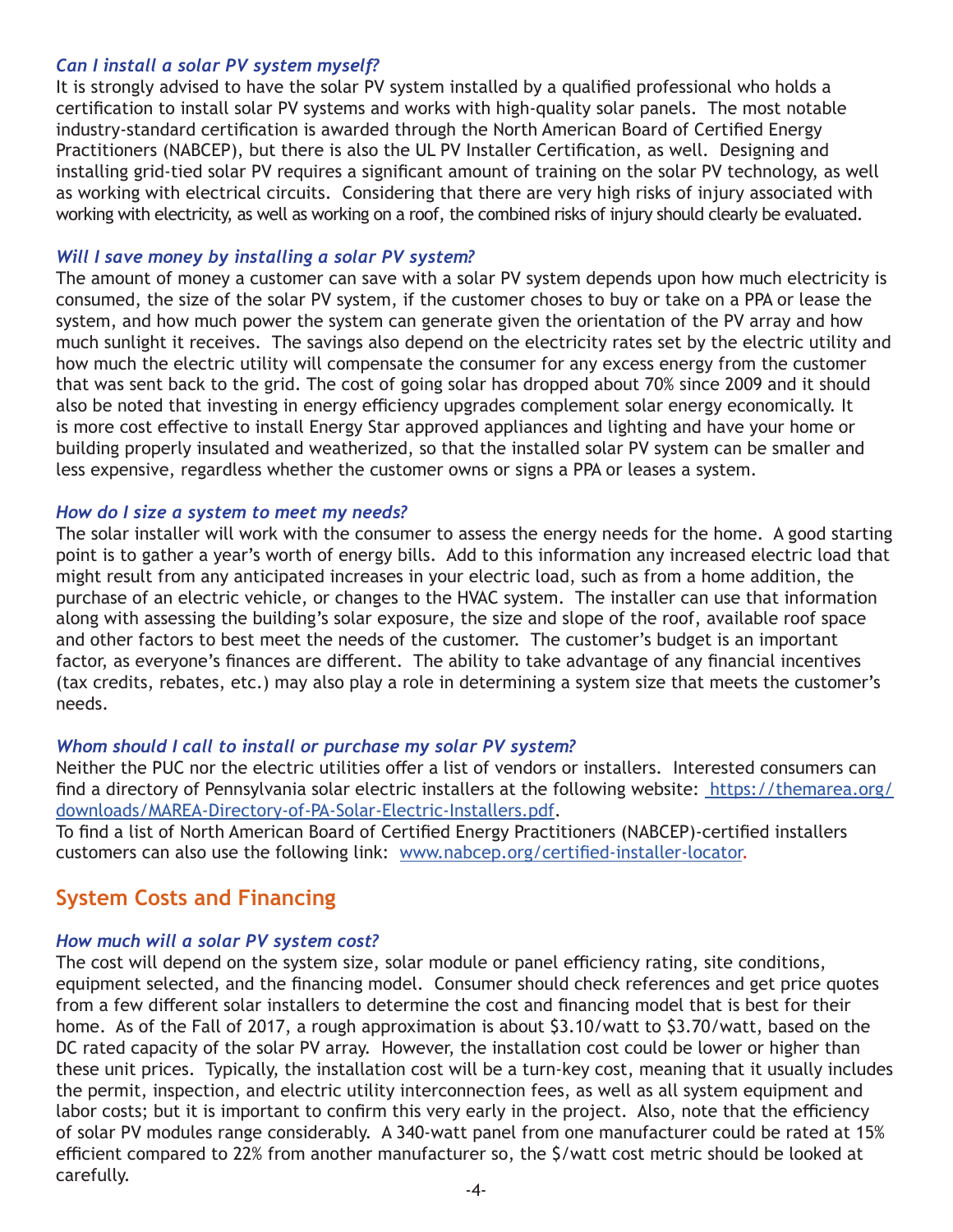# *How can I determine if it is cost effective for me to install a solar PV system?*

This is a decision that each consumer must make for themselves. There are many factors to consider such as the total installed cost of the system including the maintenance costs, how much energy it will produce, the value of net metering compensation, the value of solar energy credits, how long the system will last and very importantly, the finance costs associated with purchasing and installing the system. There are several analysis tools available on the internet that can be accessed at the following websites: [PVWatts](http://pvwatts.nrel.gov/index.php), and [Sizing Tool for Solar PV and Battery Storage Systems](https://solarresilient.org/). These tools are great for getting started, and maybe getting an idea of sizing the system, but working with a solar installer for a custom estimate of how much power the solar PV system is likely to generate is recommended, as well as for providing a basis for comparing installation costs, expertise and quality assurance among installers.

## *What options may be available to help finance a solar PV system?*

Third-party financing has the potential to significantly lower the cost of solar installation and maintenance of a solar PV system. In Pennsylvania, those options are solar energy loans, power purchase agreements (PPAs) and solar leases. Solar energy loans function the same way as home improvement loans and some loans are offered with below-market interest rates, making solar even more affordable. In most cases, monthly loan payments are smaller than a typical energy bill, which will help save money from the start and safeguard against rising electricity rates. Usually with a PPA, a solar installer/ developer builds the solar PV system on the consumer's property at no cost. The solar PV system offsets the consumer's electric utility bill, and the developer sells the power generated to the consumer at a pre-determined rate, typically lower than the electric utility, but typically builds in an annual rate escalator. At the end of the PPA contract term, property owners can extend the contract and even buy the solar PV system from the developer. With a solar lease, a consumer will sign a contract with a solar installer/developer and pay for the solar PV system over a period of years or decades, rather than paying for the power produced. Solar leases can be structured so consumers pay no up-front costs, some of the system cost, or purchase the system before the end of the lease term. Similar leasing structures are commonly used in many other industries, including automobiles and office equipment.

# *Are there incentives from the PUC, other state agencies or my electric utility if I install a solar PV system?*

State or electric utility sponsored rebate or incentive programs are not available at this time for customer owned solar PV systems. However, there is currently a federal Solar Investment Tax Credit (ITC). For residential solar, projects that start construction by 2019 will receive the current 30% ITC, while projects that begin construction in 2020 and 2021 will receive 26% and 22%, respectively. All projects must be completed by 2024 to obtain these elevated ITC rates. Note that the tax paying customer does not have to take the entire tax credit in the first year of the installation; the customer can allow the credit to roll over for several years if so desired. More information on the solar ITC can be found [here](https://www.seia.org/initiatives/solar-investment-tax-credit-itc). A good resource for information on different programs, legislation and regulation by state is [www.dsireusa.org.](http://www.dsireusa.org)

### *Will I incur unexpected costs associated with the installation of a solar PV system?*

In Pennsylvania, in many areas, the interconnection process is complex and may be expensive, and it can be a significant barrier to bringing a solar PV system online. The ability to interconnect to the electric utility's distribution system on a cost-effective and timely basis may determine whether the project moves forward or not. An experienced installer can provide you a reasonable idea of what you should anticipate. Additionally, before a solar PV system can be installed on a property, the system owner or the installer must comply with any local zoning and permitting requirements. Depending on the municipality, the type and size of the system, whether the proposed system is to be ground mounted or mounted on a roof, the permitting process may require significant time and cost. Furthermore, local ordinances or homeowner's association (HOA) rules can affect the installation of solar PV systems.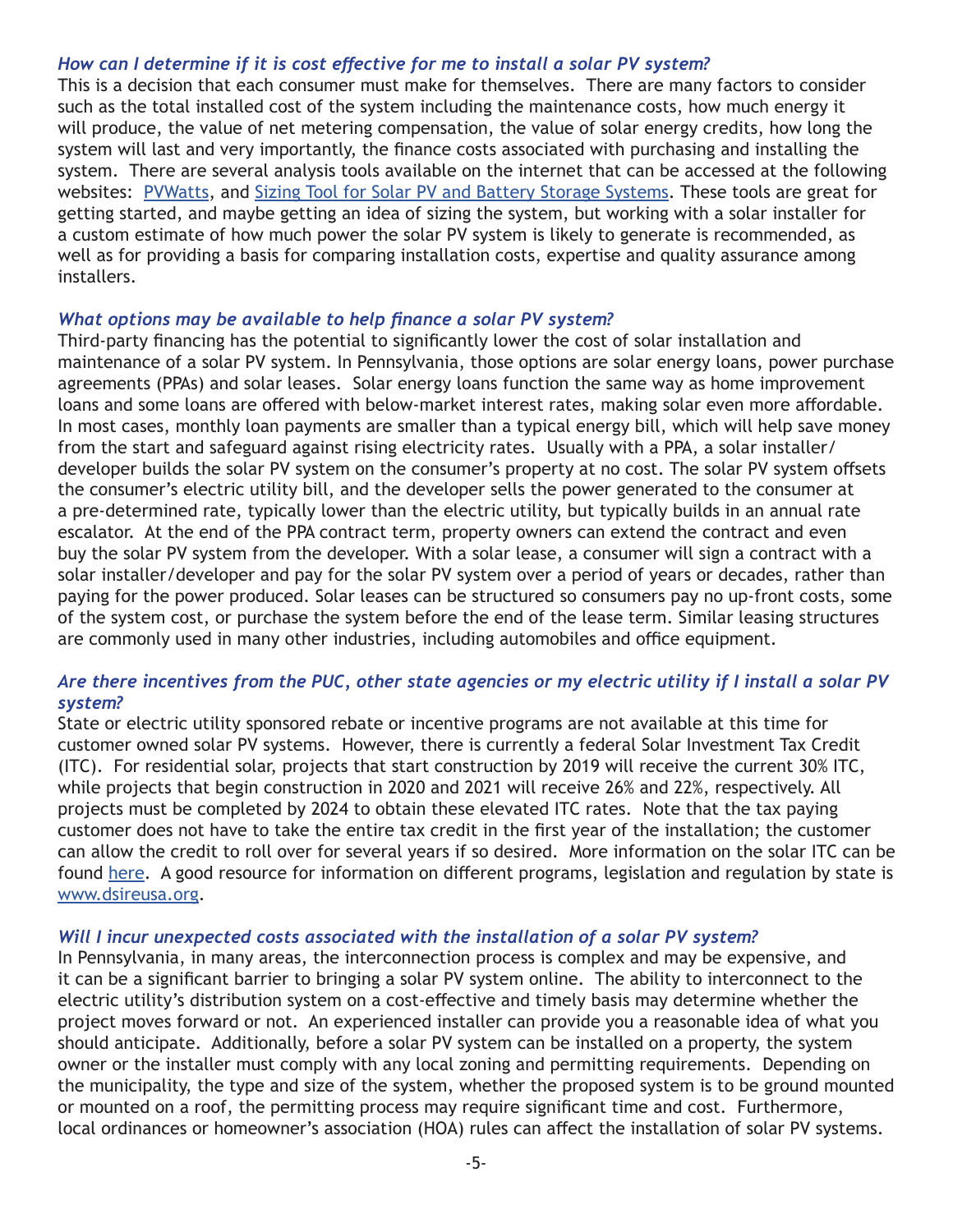While these rules are often created to ensure uniformity, or uphold a community's aesthetic standard, they may inadvertently prohibit the installation of solar PV systems. In lieu of outright prohibition, some rules require that solar customers make modifications to their system design which may increase costs, decrease efficiency, or both. The solar installer should be able to determine most, if not all these issues.

# **Solar Credits**

# *What are solar renewable energy credits (SRECs), also called alternative energy credits (AECs), how are they created and what value do they have?*

Many states have Renewable Energy Portfolio Standards; however, Pennsylvania, has an Alternative Energy Portfolio Standard. These laws require electric utilities and alternative electric suppliers to obtain a portion of their electricity from renewable or alternative energy. Rather than building their own solar projects, utilities can purchase SRECs/solar AECs generated from qualified systems. AECs are separate from the physical electricity that a solar PV systems produces. An AEC is created for each 1,000 kWh of electricity produced from a qualified alternative energy source. The AEC is then sold or traded separately from the power. Higher credit prices can help individuals to finance and invest in a solar PV system. Credit prices do fluctuate in value. Because AECs are bought and sold on an open market, there are several factors that influence their price. However, the most important thing to remember is that AEC prices are determined by supply and demand.

## *How do I sell Solar AECs?*

In Pennsylvania, as part of the AEPS program, operators of a solar PV system must apply to the PUC's [Alternative Energy Credit Administrator](http://www.pennaeps.com/) to be qualified as an alternative energy facility. More information is available on the PUC website at [www.puc.pa.gov](http://www.puc.pa.gov) by clicking on Electricity, then Alternative Energy, then [AEPS Website](http://www.pennaeps.com/). In addition to registering with the PUC's alternative energy credit administrator, all qualified systems also must register with the PJM Generation Attribute Tracking System (GATS), which is a credit issuance and tracking system for AECs. Once the application is approved and the system is registered in GATS, owners of solar PV systems will eligible to earn AECs. Often a solar credit aggregator will offer to provide the necessary registration services and offer to market the solar credits in exchange for a portion of the value of the credits. The customer can elect to perform these same services, but they will need to know various technical details about the solar PV system and its installation. The GATS website does provide an online bulletin board as a means of facilitating selling and trading of credits. Note, however, that selling solar credits from small, individual solar PV systems is more difficult because electric utilities typically prefer to buy larger volumes of credits from fewer sources, a benefit provided by credit aggregators. More information on GATS is available at [www.pjm-eis.com.](http://www.pjm-eis.com)

# **Interconnection**

## *What are the electric utility's requirements to connect a solar PV system and what forms do I need?*

Connecting a customer's solar PV system to the electric distribution grid is referred to as interconnection. All electric utilities require documentation and submission of application forms for interconnection requests, and for net metering, as may be appropriate. Though each electric utility will have its own forms; they all follow a statewide standardized interconnection process. Information on electric utility requirements is available at the [Alternative Energy](http://www.puc.pa.gov/consumer_info/electricity/alternative_energy.aspx) page of the PUC website. An alphabetical list of Pennsylvania's electric utilities, along with the associated interconnection website address or phone number is available from the PA Public Utility Commission at [Electric Utility](http://www.puc.pa.gov/electric/pdf/AEPS/EDC_Interc_Tech_Contacts.pdf)  [Interconnection Contact Information](http://www.puc.pa.gov/electric/pdf/AEPS/EDC_Interc_Tech_Contacts.pdf).